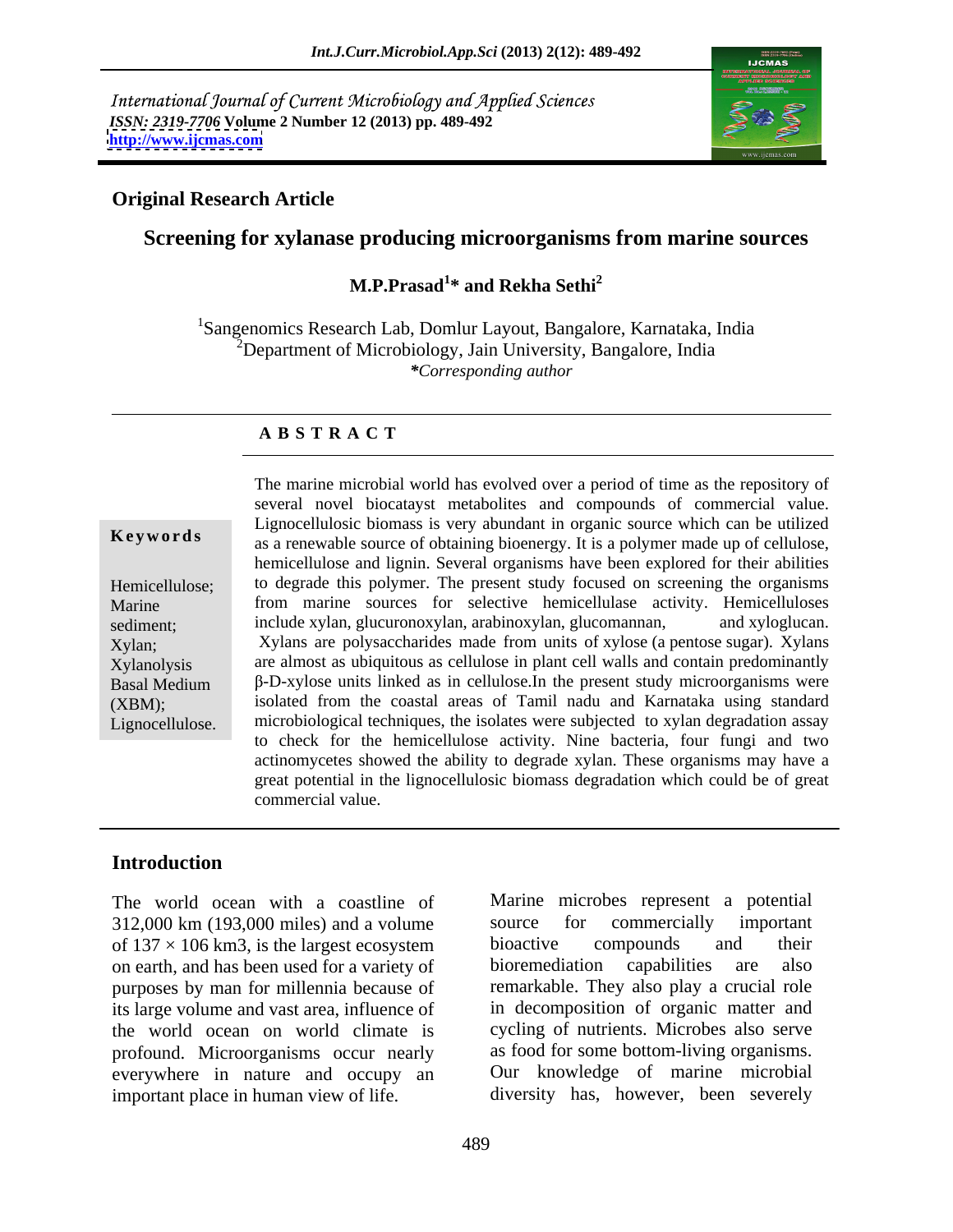limited by relying on microorganisms that properties of the components of

by the hostile parameters such as high environment for protection of cellular integrity. The example of the Hemicellulose, a branched polymer

Oligotrophy is also one more adaptation hexose (6-carbon) sugars, can be

microorganisms have a diverse range of lignocellulosic biomass, especially microorganisms possess many hydrolytic enzymes and are capable of functioning under conditions that lead to precipitation Cellulases and hemicellulases have of denaturation of most proteins. Further, it is believed that sea water, which is saline in nature and chemically closer to industries including chemicals, fuel, food, the human blood plasma, could provide brewery and wine, animal feed, textile and microbial products, in particular the laundry, pulp and paper and agriculture enzymes, that could be safer having no or less toxicity or side effects when used for therapeutic applications to humans (Sabu,

hemicellulose and cellulose. The chemical give a positive or negative indication of

have been cultured (Surajit Das *et al.*, lignocellulosics make them a substrate of enormous biotechnological value The marine environment is characterized amounts of lignocellulosic "waste" are pressure, salinity, low temperature, practices, paper-pulp industries, timber absence of light, etc. and marine industries and many agro industries and heterotrophic bacteria have adapted they pose an environmental pollution themselves to survive in this environment problem. Sadly, much of the lignocellulose they require Na+ for growth because it is waste is often disposed by burning essential to maintain the osmotic (Levine, 1996). properties of the components of lignocellulosics make them a substrate of enormous biotechnological value (Malherbe and Cloete, 2003). Large generated through forestry and agricultural (Levine, 1996).

because of the small amount of available hydrolyzed by hemicellulases or acids to nutrient. However, heterotrophic bacterial release its component sugars, including action promotes organic degradation, xylose, arabinose, galactose, glucose decomposition and mineralization and/or mannose. Hexoses such as glucose, processes in sediments and in the galactose, and mannose are readily overlying water, and releases dissolved fermented to ethanol by many naturally organic and inorganic substances occurring organisms, but the pentoses (Purushothaman, 1998). including xylose and arabinose are Marine microorganisms which are salt-microorganisms and with relatively low tolerant provide an interesting alternative yields. Since xylose and arabinose for therapeutic purposes. Marine generally comprise a significant fraction of enzymatic activity and are capable of hardwoods, agricultural residues and catalysing various biochemical reactions grasses, it must be utilized to make with novel enzymes. Especially, halophilic economics of biomass ethanol processing Hemicellulose, a branched polymer composed of pentose (5-carbon) and hexose (6-carbon) sugars, can be fermented to ethanol by only a few lignocellulosic biomass, especially feasible.

> Cellulases and hemicellulases have numerous applications and biotechnological potential for various (Wong and John N.Saddler, 1992; Bhat, 2000; Sun and Cheng, 2002).

2003). Plate assays are efficient methods used in Lignocellulose consists of lignin, degrading enzyme production. Such tests screening organisms for hemicellulose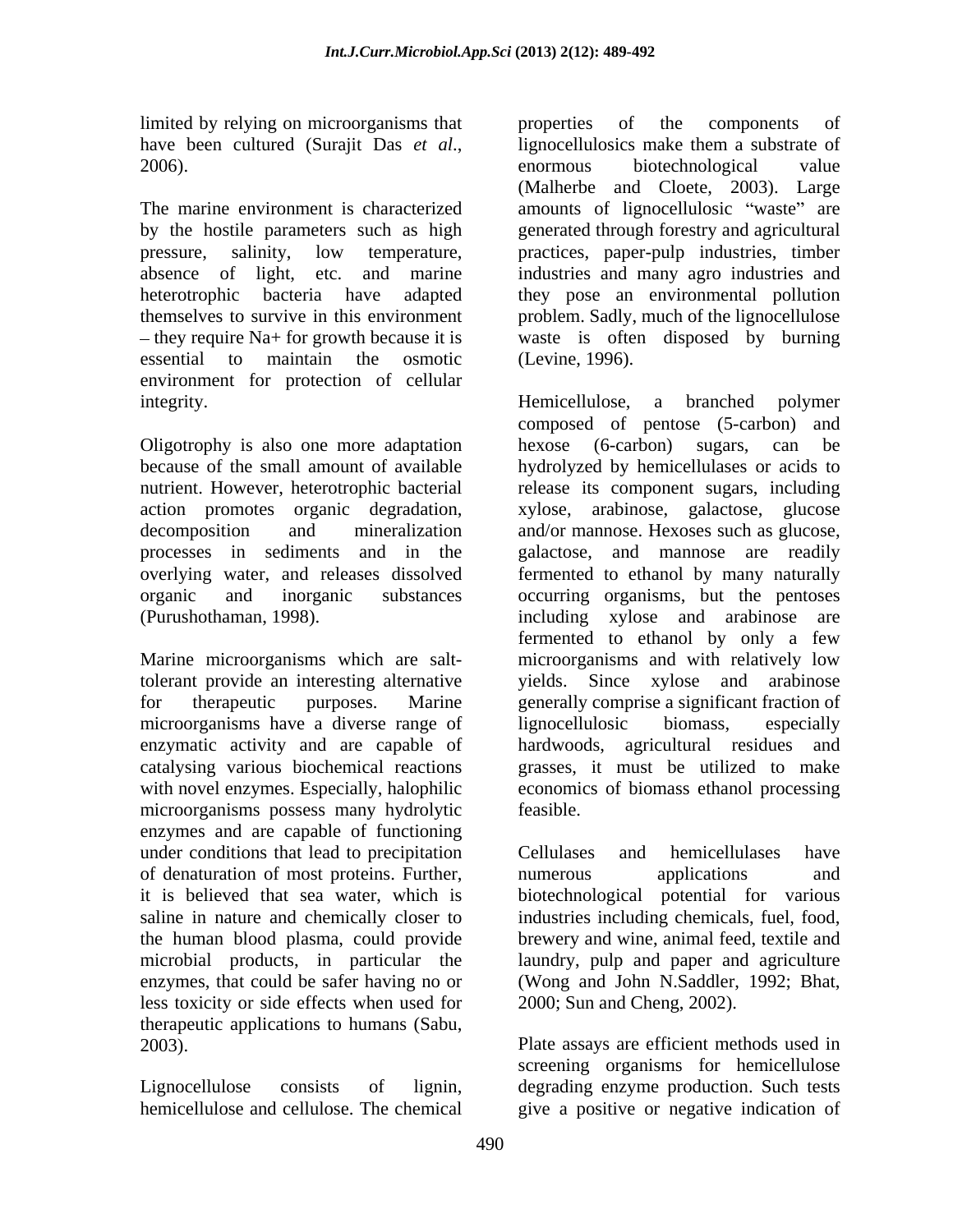enzyme production. They are particularly

Marine samples were collected from coastal areas of Tamil Nadu and against a blue/reddish purple color for un- Karnataka during the monsoon season. The samples were collected in sterile polythene bags and bottles which were **Results and Discussion** preserved in refrigerator until further investigation. Standard microbiological All of the samples plated showed good methods were followed for the purpose of growth, plates with a cfu between 30-300 isolation (Brown, 1985). One ml of the per plate were selected for documentation, desired dilution was transferred aseptically as overcrowding of the plate would lead to into Potato Dextrose Agar (PDA) and Marine agar plates for fungi and bacteria sediment and soil samples yield the respectively. Plates were incubated for 24-<br>48 hrs for bacterial and 5-7 days for fungal the degraded wood and the least number of growth. The isolates thus obtained were bacteria was isolated from the sea water characterized. samples, which clearly indicates the

only a few assay procedures have been screening for the production of used to inoculate each assay medium, for bacteria 24-48hrs culture was used and for fungi 5-7 days old culture was used to Methods". inoculate each assay medium individually

Xylanolysis Basal Medium (XBM) was xylan and  $1.6\%$  w/v of agar and  $et al., 2011$ . autoclaved. The sterile media was

useful in screening large numbers of dishes and inoculated with the test isolates for several classes of enzyme. The organism individually. The plates were reagents required are all commonly then incubated at room temperature for 48 available and relatively inexpensive. h for bacteria and 5-7 days for fungi. The **Materials and Methods** iodine stain (0.25% w/v aqueous I<sub>2</sub> and **Sampling and Isolation Sampling and Isolation Sampling and Isolation Example 2** is the agar surface washed with distilled aseptically transferred to the sterile petri media after growth was flooded with iodine stain (0.25% w/v aqueous  $I_2$  and KI) for 5 min, the stain was removed and the agar surface washed with distilled water. Xylan degradation around the colonies appeared as yellow-opaque area degraded (Biely, 1985; Cai *et al*., 1995).

# **Results and Discussion**

**Hemicellulolytic (Xylanolytic) enzyme** occurred at the bottom of the sea or the **assay** backwaters and not in sea water itself. erroneous result. It was seen that the maximum number of isolates followed by the degraded wood and the least number of presence of a large number of organisms occurred at the bottom of the sea or the

Relatively little attention has been given to All the isolated organisms (Bacteria, Fungi qualitative assays for xylan utilization and and Actinomycetes) were subjected to described. Actively growing culture was hemicellulases on pure substrate such as screening for the production of Xylan to check for their degradation by methods detailed in "Materials and Methods".

(Jørgensen *et al*., 2003). All isolates showing lignocelluloytic **Dye staining of Xylan agar (XBM)** the respective substrates with varying prepared and incorporated with 4% w/v concurrence with the findings of (Kausar activity grew well on the media containing colony diameters. The results for the zone of hydrolysis on dye staining was in concurrence with the findings of (Kausar *et al*., 2011).